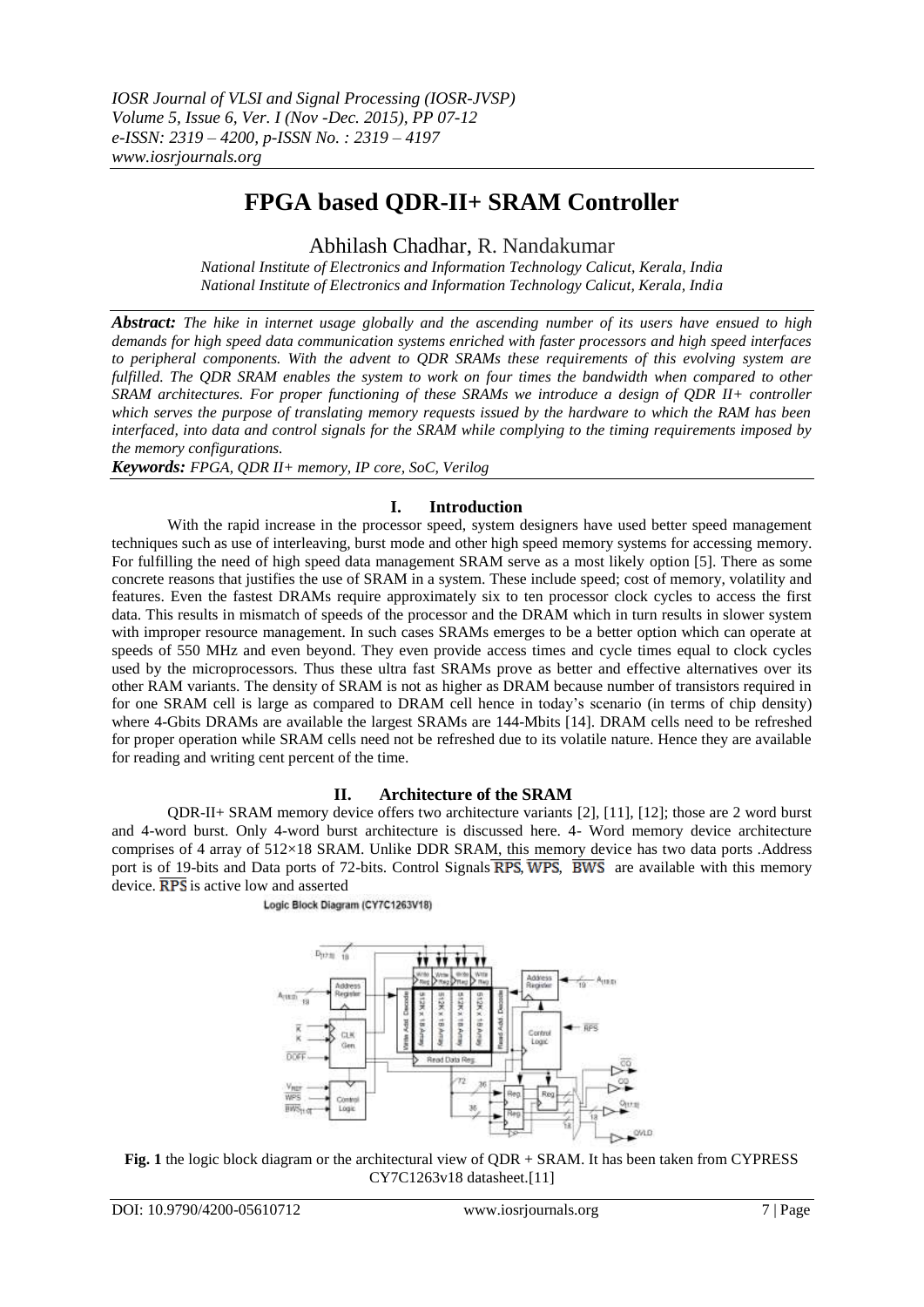when the read operation is required.  $\overline{WPS}$  is an active low control signal and it is asserted when write operation has to be performed.  $\overline{BWS}$  is provided a 0 (Active Low) in order to write the data into memory and if it will be 1 the data will not be written into memory at the target address.  $\overline{DOFF}$ , when it is given 0 then DLL present inside the memory device will get off and start to perform like QDR-1 SRAM memory. K and  $\overline{K}$  are input clock signal and complement of one another. CQ and  $\overline{CO}$  are two echo clocks and synchronized with Input Clock K and  $\overline{K}$  respectively.

The objective of this design is to implement a controller in FPGA which allows all the operations in QDRII+ SRAM. The design also contains a test module which contains data generators in the form of LFSRs (Linear feedback shift register), a comparator and an address counter.



**Fig. 2** The figure shows the hierarchy of the modules used in the program along with signals interacting with the target device.

## **III. Principle Of Operation**

The design has been produced as per the standards of QDRII+ SRAMs which is provided in the table 1.1 Memory controller assigns the signals to QDRII+ SRAM based on the inputs from the system which are memory requests. In our design the ALTMEMPHY IP core serves as the interface between the user logic and the memory controller as well as between the memory controller and the QDR II+ SRAM [6],[12]. A diagrammatic illustration of the top level scheme containing these interfaces has been clearly in the fig 1.2.

The principle behind the design is based on the timing characteristics of the SRAM device which gives the information of the control, data path and acknowledgment signals. A FSM which appropriately changes the states providing signals at required time acts as the heart of the controller. There are five states which properly describe the working of the controller. The FSM is shown in fig 2 containing all those states with corresponding inputs and outputs. The machine is a mealy model.

Initially the controller is at reset state, also it returns to reset state whenever reset is provided. At the positive edge of the phy\_clk it latches the write and read port select signals, these signals are active low. In our design the controller is embedded with testbench which first writes to 100 locations and then reads them back in order to compare whether the data is correctly written or not. Hence initially address counter is reset so that it could start counting 100 addresses then the controller initiates writing when it senses wps\_n as a low. It latches the lower data word of D at the same instant. At the falling edge of the phy\_clk the address is latched along with upper data word on D. This completes the write cycle.

The quad data rate is achieved by operating two ports at dual data rate. This is the reason why throughput is enhanced in QDR SRAMs. The controller asserts read and write control signals at different ports hence the time required for bus turnaround is reduced because same bus is not used for write and read. This results in increase of bandwidth in QDR SRAMs as compared to DDR SRAMs or ordinary SRAMs. Data flow into the SRAM is through the write port and out of it is through the read port. These devices multiplex the address inputs to minimize the number of address pins required.

When the controller is in write state it latches 18-bit word at every rising edge of phyclk, another 18-bit word is latched at the negative edge of the clock. This process continues for one more cycle where a total of 72 bits are obtained, this makes the ports busy for two clock cycles hence the write operation cannot be accessed two consecutive cycles. This is the reason why there is an intermediate state. When the address counter reaches 100 addresses it resets the address counter and lfsr. Now if rps\_n is active it will start read operation else it will wait at the intermediate state. In the read state 4 array accesses of  $512x18$  bits are performed in a burst of four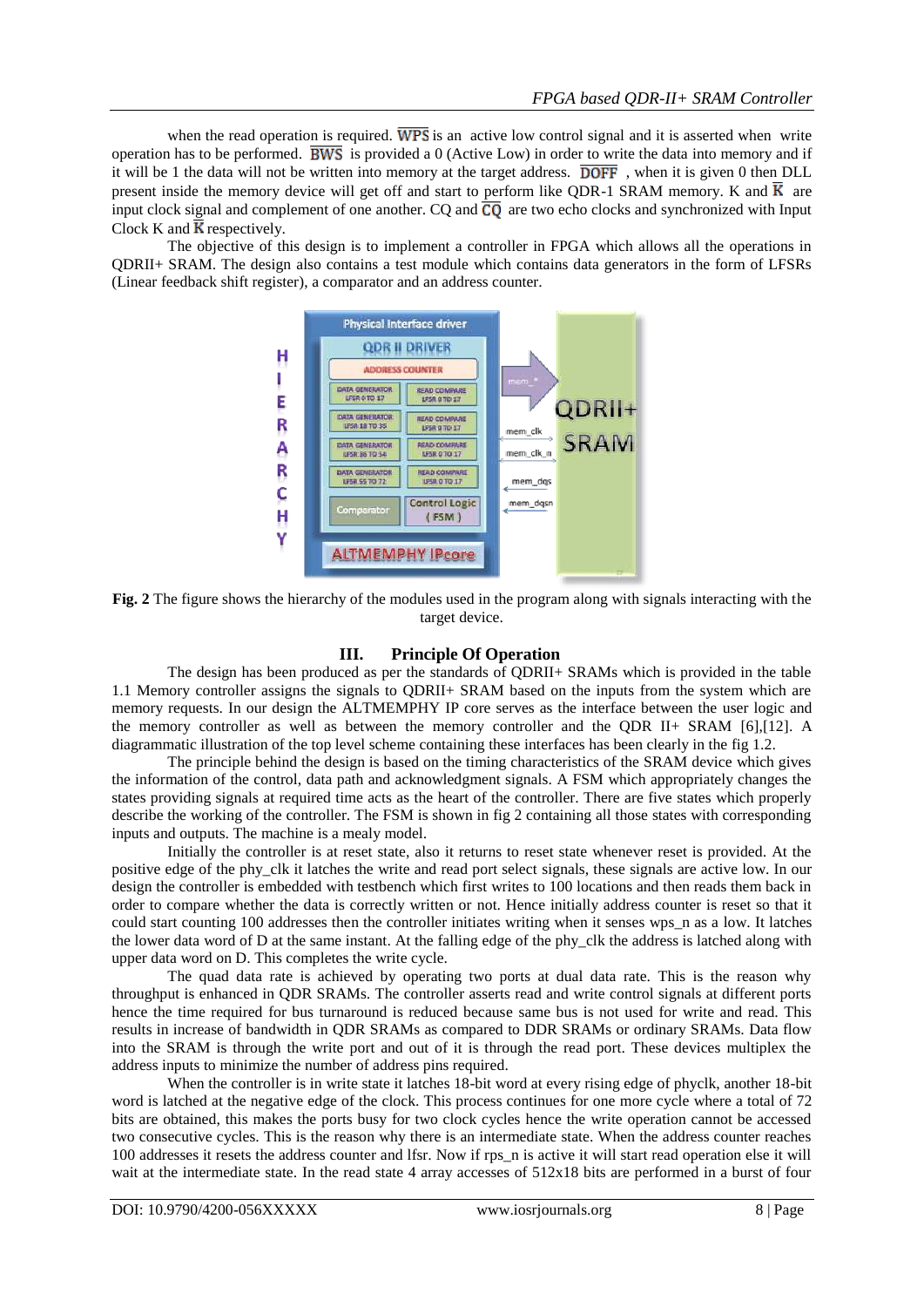subsequent 18 bit data words. On the following two falling edges of phy clk after detection of rps n active leads to driving of lower 18 bit data on to corresponding Q, at the next subsequent rising edges of phy\_clk the data is driven out to Q until all four 18bit data words are given to Q.

The read access is similar to write operation contains four 18 bit words which take two cycles to read. Hence read requests also cannot be made on 2 consecutive cycles. This is the reason why there is an intermediate state. When the address counter reaches 100 addresses it resets the address counter and lfsr. Now if rps\_n is active it will start read operation else it will wait at the intermediate state. In the read state 4 array accesses of 512x18 bits are performed in a burst of four subsequent 18 bit data words. On the following two falling edges of phy\_clk after detection of rps\_n active leads to driving of lower 18 bit data on to corresponding Q, at the next subsequent rising edges of phy\_clk the data is driven out to Q until all four 18bit data words are given to Q.



Fig 3 . Control Logic FSM

The read access is similar to write operation contains four 18 bit words which take two cycles to read. Hence read requests also cannot be made on 2 consecutive cycles. After the completion of read operation it goes to idle state from where it could again start writing as per the command issued.

## **IV. Core I/O Diagram (Fig 4)**

# The core contains the following:

### **LFSRs (Linear Feedback Shift Registers)**

Each one is of 18 bit. Total 8 LFSRs are used. Four are used to for generation of data to be written, rest of the four are used for read comparison.

#### **COMPARATOR**

It is used to compare whether the read-back data is same as written data in the memory. It gives output pass or fail based on comparison.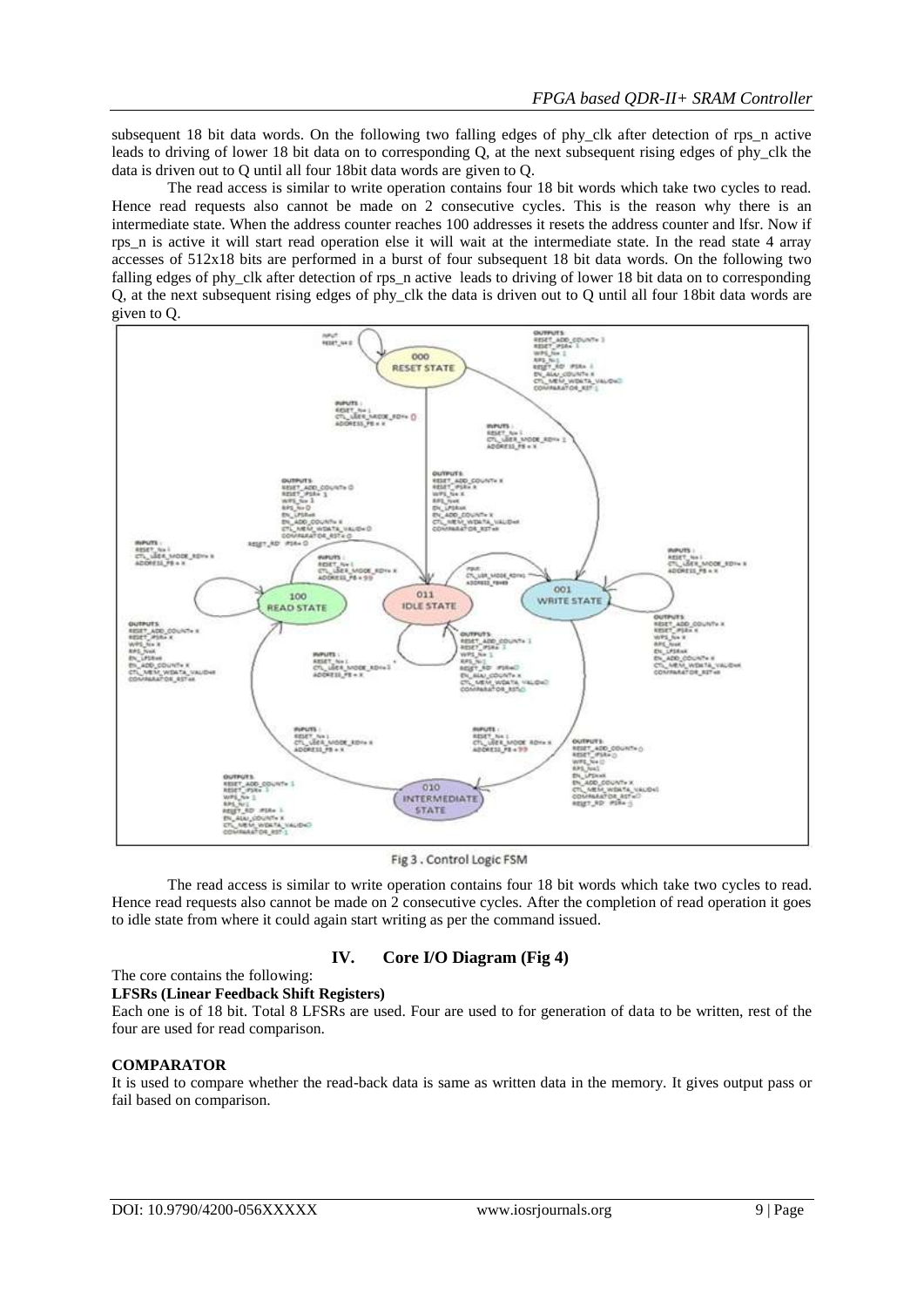### **Control logic (FSM)**

Most essential part of the control that issues control signals based on the FSM. The FSM has 5 states: RESET, READ, WRITE, INTERMEDIATE (state between read and write) and IDLE state



#### **Address Counter**

It gives 19 bit data output and counts up to 524287. It is used to generate address to which data is to be written or from where it has to be read.

Most of the pins have been dealt with earlier. Remaining are: CTL\_USR\_MODE\_RDY which is a high after the resynchronization phase is over after this signal only the user data can be written or read from the RAM. CTL\_MEM\_RDATA\_VALID is assigned high when the controller is in read mode else it is in low condition.

#### **Resource utilization:**

| <b>Parameter</b>           | <b>Result</b>               |
|----------------------------|-----------------------------|
| <b>Combinational ALUTs</b> | 908 / 113,600 (1 %)         |
| Memory ALUTs               | 72/56,800 (< 1 %)           |
| Dedicated logic registers  | 4,041 / 113,600 (4 %)       |
| Total registers            | 4177                        |
| Total pins                 | 75/744 (10 %)               |
| Total block memory bits    | 528,384 / 5,630,976 ( 9 % ) |
| DSP block 18-bit elements  | 0/384(0%                    |
| <b>Total PLLs</b>          | 1/8(13%)                    |
| <b>Total DLLs</b>          | 1/4(25%)                    |

#### **Power Analysis Result:**

| <b>Parameter</b>                       | <b>Result</b>   |  |  |  |
|----------------------------------------|-----------------|--|--|--|
| Family                                 | Stratix III     |  |  |  |
| Device                                 | EP3SL150F1152C2 |  |  |  |
| <b>Total Thermal Power Dissipation</b> | 1434.64 mW      |  |  |  |
| Core Dynamic Thermal Power             | $107.57$ mW     |  |  |  |
| Dissipation                            |                 |  |  |  |
| Static<br>Thermal Power<br>Core        | 598.50 mW       |  |  |  |
| Dissipation                            |                 |  |  |  |
| I/O Thermal Power Dissipation          | 728.58 mW       |  |  |  |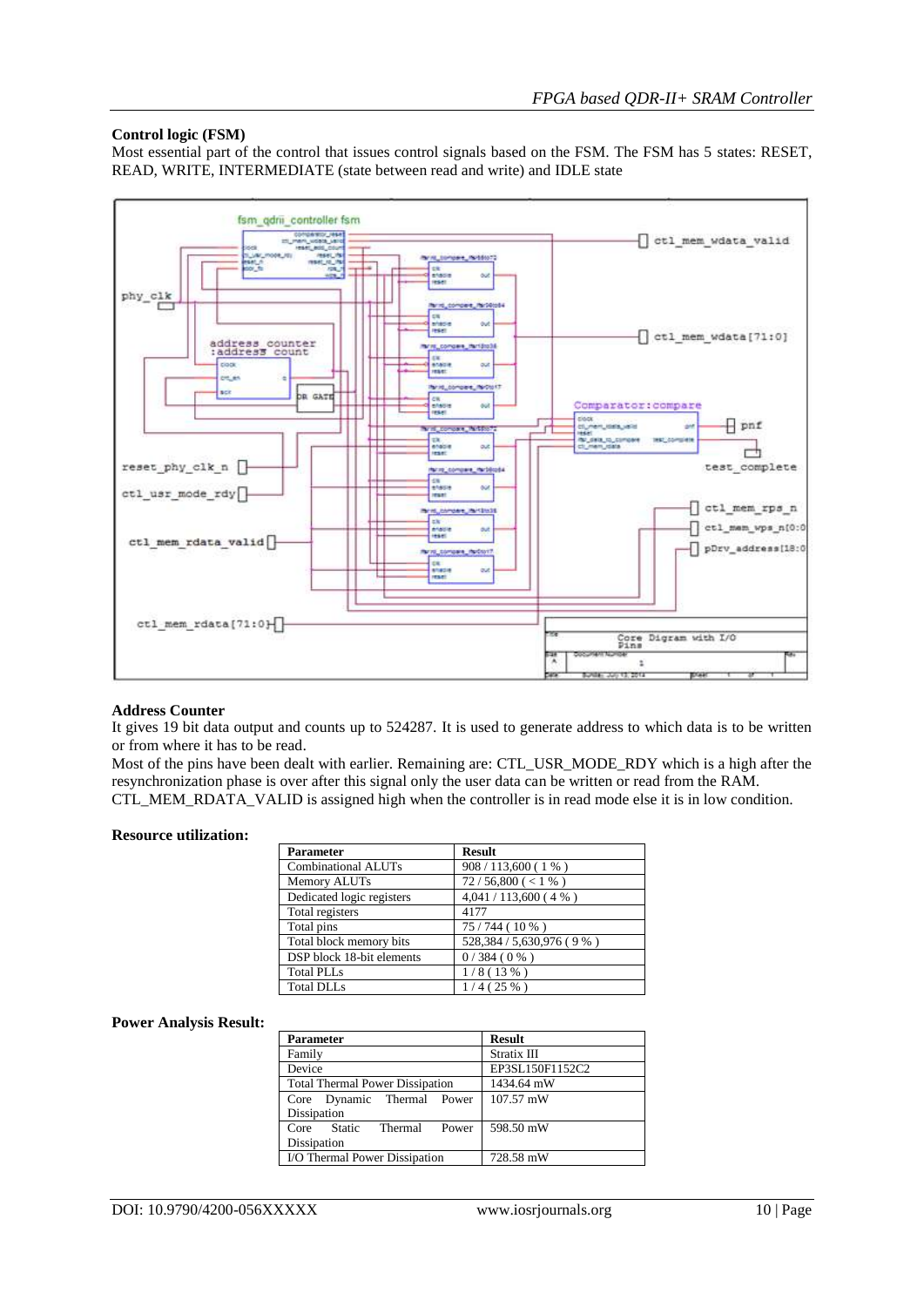| <b>Hardware Test Results</b><br>V. |                     |                    |                                                                                                  |                     |                 |                               |  |  |
|------------------------------------|---------------------|--------------------|--------------------------------------------------------------------------------------------------|---------------------|-----------------|-------------------------------|--|--|
| Name                               | 14                  | 15                 | $^{16}$                                                                                          | $\frac{17}{1}$      | $^{18}_{1}$     | 19                            |  |  |
| state.after_wr_b4_rd_state         |                     |                    |                                                                                                  |                     |                 |                               |  |  |
| er:fsmicurrent_state.idle_state    |                     |                    |                                                                                                  |                     |                 |                               |  |  |
| r:fsmcurrent_state.read_state      |                     |                    |                                                                                                  |                     |                 |                               |  |  |
| famicurrent state write state      |                     |                    |                                                                                                  |                     |                 |                               |  |  |
| invericomparator:compareign!       |                     |                    |                                                                                                  |                     |                 |                               |  |  |
| driver(comparator:compare(fail)    |                     |                    |                                                                                                  |                     |                 |                               |  |  |
| iarator:compareltest_complete      |                     |                    |                                                                                                  |                     |                 |                               |  |  |
| r.rd_compare_itsr0to17jenable      |                     |                    |                                                                                                  |                     |                 |                               |  |  |
| sridrivericti mem rdata valid      |                     |                    |                                                                                                  |                     |                 |                               |  |  |
| driver.drivericti_mem_rdata        | 00000000000000000h  |                    | FFFFFFFFFFFFFFFFFFFF X FFFF8FFFEFFFFBFFFEh X FFFF3FFFCFFFF3FFFCh X FFFE3FFF8FFFE3FFF8h X FFFC3Ff |                     |                 |                               |  |  |
| endriver(reset_phy_ck_n            |                     |                    |                                                                                                  |                     |                 |                               |  |  |
| instiglobal reset n                |                     |                    |                                                                                                  |                     |                 |                               |  |  |
| stiver.driver.ctl_mem_wdata        |                     | FFFFFFFFFFFFFFFFFF |                                                                                                  |                     |                 |                               |  |  |
| sndrivericti mem wdata valid       |                     |                    |                                                                                                  |                     |                 |                               |  |  |
| triver, driver(ctl_mem_wps_n       |                     |                    |                                                                                                  |                     | 1b              |                               |  |  |
| endnverictl_usr_mode_rdy           |                     |                    |                                                                                                  |                     |                 |                               |  |  |
| triver:driveripDrv_address         | 0000Dh              | 0000Eh             | 0000Fh                                                                                           | 00010h              | 00011h          |                               |  |  |
| Inverjcomparator.comparejont       |                     | OOh                |                                                                                                  | 02h                 | 03 <sub>b</sub> |                               |  |  |
| tomparelifsr data to compare       | FFFFFFFFFFFFFFFFFFF |                    | FFFF8FFFEFFFFBFFFEh                                                                              | FFFF3FFFCFFFF3FFFCh |                 | FFFE3FFF8FFFE3FFF8h<br>FFFC3F |  |  |
| hy insticti mem rps n              |                     |                    |                                                                                                  |                     |                 |                               |  |  |
| resynchronisation_successful       |                     |                    |                                                                                                  |                     |                 |                               |  |  |

Fig.6. The above signal Tap output illustrates read state of the controller where comparison is being performed of the earlier written data into the the memory with currently read data through a comparator module which is a part of the test-bench .Wherever the read data is same as LFSR data to be compared the pnf(pass and fail) signal becomes high

| Name                             | ŀ2                                        | W. |        |                     |  |        | 2 |        |                    |        |
|----------------------------------|-------------------------------------------|----|--------|---------------------|--|--------|---|--------|--------------------|--------|
| state.after_wr_b4_rd_state       |                                           |    |        |                     |  |        |   |        |                    |        |
| ir: famicurrent_state.idle_state |                                           |    |        |                     |  |        |   |        |                    |        |
| famicurrent_state.read_state     |                                           |    |        |                     |  |        |   |        |                    |        |
| amcurrent_state.write_state      |                                           |    |        |                     |  |        |   |        |                    |        |
| tver/comparator.comparajonf      |                                           |    |        |                     |  |        |   |        |                    |        |
| trivericomparator:compare/fall   |                                           |    |        |                     |  |        |   |        |                    |        |
| arator.comparellest_complete     |                                           |    |        |                     |  |        |   |        |                    |        |
| ind_compare_ifsr0to17jenable     |                                           |    |        |                     |  |        |   |        |                    |        |
| ndrivericit mem rdata valid      |                                           |    |        |                     |  |        |   |        |                    |        |
| inver driver(cf) mem roata       |                                           |    |        | 000000000000000000m |  |        |   |        |                    |        |
| ridriverireset_phy_ck_n          |                                           |    |        |                     |  |        |   |        |                    |        |
| nstiglobal_reset_n               |                                           |    |        |                     |  |        |   |        |                    |        |
| river.drivericil_mem_wdata       | F0003C000F0003C000h X E00038000E00038000h |    |        |                     |  |        |   |        | FFFFFFFFFFFFFFFFFF |        |
| r.drivericti_mem_wdata_valid     |                                           |    |        |                     |  |        |   |        |                    |        |
| inver.driver(ctl_mem_wps_n       | Oh                                        |    |        |                     |  |        |   | 1h     |                    |        |
| ndrivericit_usr_mode_rdy         |                                           |    |        |                     |  |        |   |        |                    |        |
| river:driver(pDrv_address)       | 000627                                    |    | 00063h | 00064h              |  | 00000h |   | 00001h |                    | 000029 |
| nvericomparator:comparelont      | 64h                                       |    |        |                     |  |        |   |        | DOh                |        |
| priparelifsr data to compare     | C00030000C00630000h                       |    |        |                     |  |        |   |        | FFFFFFFFFFFFFFFFFF |        |
| ty_instictl_mem_rps_n            | 1h                                        |    |        |                     |  |        |   |        | Oh                 |        |
| 'esynchronisation_successful     |                                           |    |        |                     |  |        |   |        |                    |        |